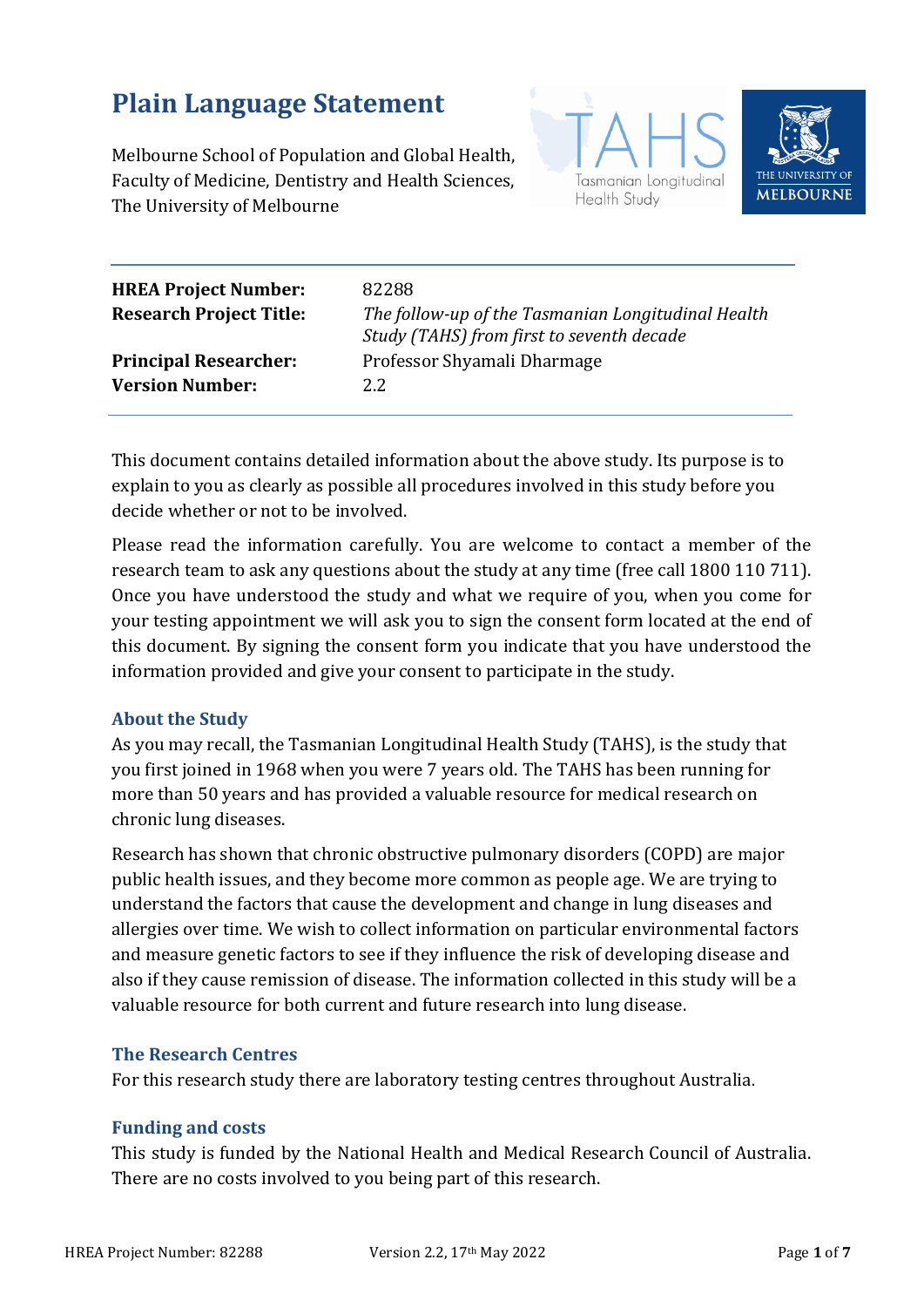## **Why am I important to the study?**

You are important to the study because you have been part of the TAHS since 1968.

## **Do I have to take part?**

No. Participation is completely voluntary. You can withdraw at any time without prejudice. If you decide to withdraw from the study, we would prefer to retain any data already collected, but if you would prefer for your information to be destroyed, please let us know.

## **What will I be asked to do?**

The aim of this study is to look at the factors that affect respiratory health in adults by collecting information about your health during a once-off laboratory session. This visit is anticipated to take about 1.5 hours of your time. The testing routine includes:

1. **Clinic Survey:** We have sent a survey questionnaire, via email or mail, to all our TAHS original participants to complete at home before attending the clinical assessment. The clinic survey is a separate screening questionnaire to be completed on the day of your assessment, which includes additional questions about your health. If there are questions that make you uncomfortable, you do not have to answer them. You can just skip them and answer the rest. Completing this questionnaire should take no more than 30 minutes.

## 2. **Breathing Tests:**

*Spirometry:* This is a standard test used to measure how well your lungs are functioning. You will be asked to breathe in and out to measure the amount of airflow. After the first set of measurements, we will then give you doses of an inhaled medication commonly used in asthma known as a bronchodilator to help open up your lungs. After 10 minutes, airflow measurements will be repeated. We will need to take body measurements (height, weight, and size of hips, waist, and neck) in order to interpret breathing test results.

*Forced Oscillation Technique (FOT)*: This is a unique and reliable method of looking at the narrowing of the airways. By combining the information from the spirometry test and an FOT, we can thoroughly look at your airway conditions. With FOT, an instrument will send low pitch to slightly higher pitch sound waves down the airway. The time that takes the sound wave to travel down the airway and back to the instrument will be measured. Sound waves at different pitches will travel at different distances. This will give us an idea of what is happening along the full length of your airway.

FOT is a non-invasive procedure. We ask that you breathe naturally into the machine while sitting in an upright posture. After just a few breaths, the machine would be able to give us readings about the health of your airways.

*Expired Nitric Oxide (FeNO)*: We would like to measure the concentration of a particular gas (nitric oxide) in your breath. The test involves breathing out into a machine 2 or 3 times. It takes about 3-4 minutes for each breath.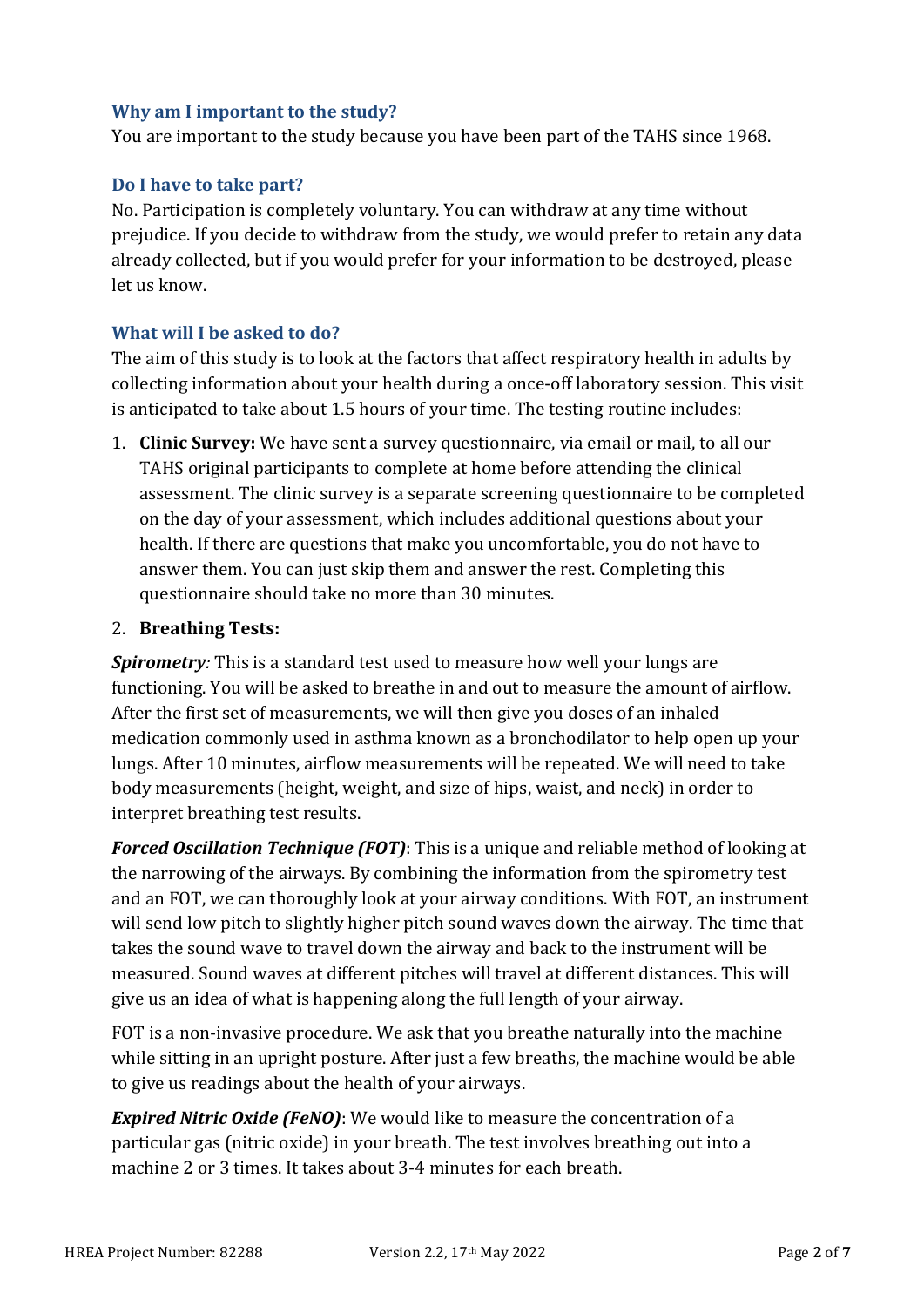- 3. **Hand Grip Strength**: This will involve using a hand dynamometer to measure your hand grip strength, as an indicator of overall strength.
- 4. **Home Blood Pressure Measurements**: Heart rate and blood pressure can indicate general heart health, which can affect your lung health and vice versa. To measure these, we ask you to take home blood pressure machine provided by your clinic tester on the day of your appointment. Twice a day for seven consecutive days, we ask you to place an inflatable cuff around your upper arm. When the blood pressure machine is turned on, the cuff will inflate to a pressure higher than your blood pressure and quickly release as it measures both the blood pressure and pulse. The measurement is non-invasive.

To record the blood pressure readings, you can:

- Use a diary provided by your clinic tester. The diary will be returned to the University of Melbourne with the blood pressure monitor, in a return paid satchel.
- − Alternatively, if you have access to a computer or any other mobile devices, we will provide a secure link for you to log your blood pressure readings.
- 5. **Blood test:** This is an optional test that is performed by trained Clinic Staff at your clinic assessment. We will measure factors in your blood, such as proteins that regulate inflammation, to help study the causes of lung diseases. We will also extract genetic material (DNA) from the cells in your blood. The DNA may be used to look for genes that may help us understand why you or family members have or have not developed lung diseases. Planned use of the genetic material includes studies on known and yet to be discovered genes involved in the development of allergy and lung diseases. This is genetic analysis for medical research and is not the same as a clinical genetic test.

## **What are the possible benefits?**

There are no direct benefits to you by participating in this study, apart from the possibility of new information about your lung function. A great deal of new knowledge will be made available to the medical community through research publications. A possible benefit you may experience could be when physicians make use of the knowledge generated by the study when caring their patients.

## **What are the possible risks?**

Participating in the clinic visit will have minimal effects on your health. The side effects of taking a bronchodilator medication (Ventolin) are not common, but it can lead to slightly raised heart rate or tremor in the hands. This should only last for a few minutes.

The blood sample will be taken by a trained researcher. There are no major risks associated with taking blood. It is possible you may feel some discomfort while taking blood, or you may feel dizzy or light headed. We can use a cream to numb the skin before the blood is taken. It is possible there may be some bruising at the injection site.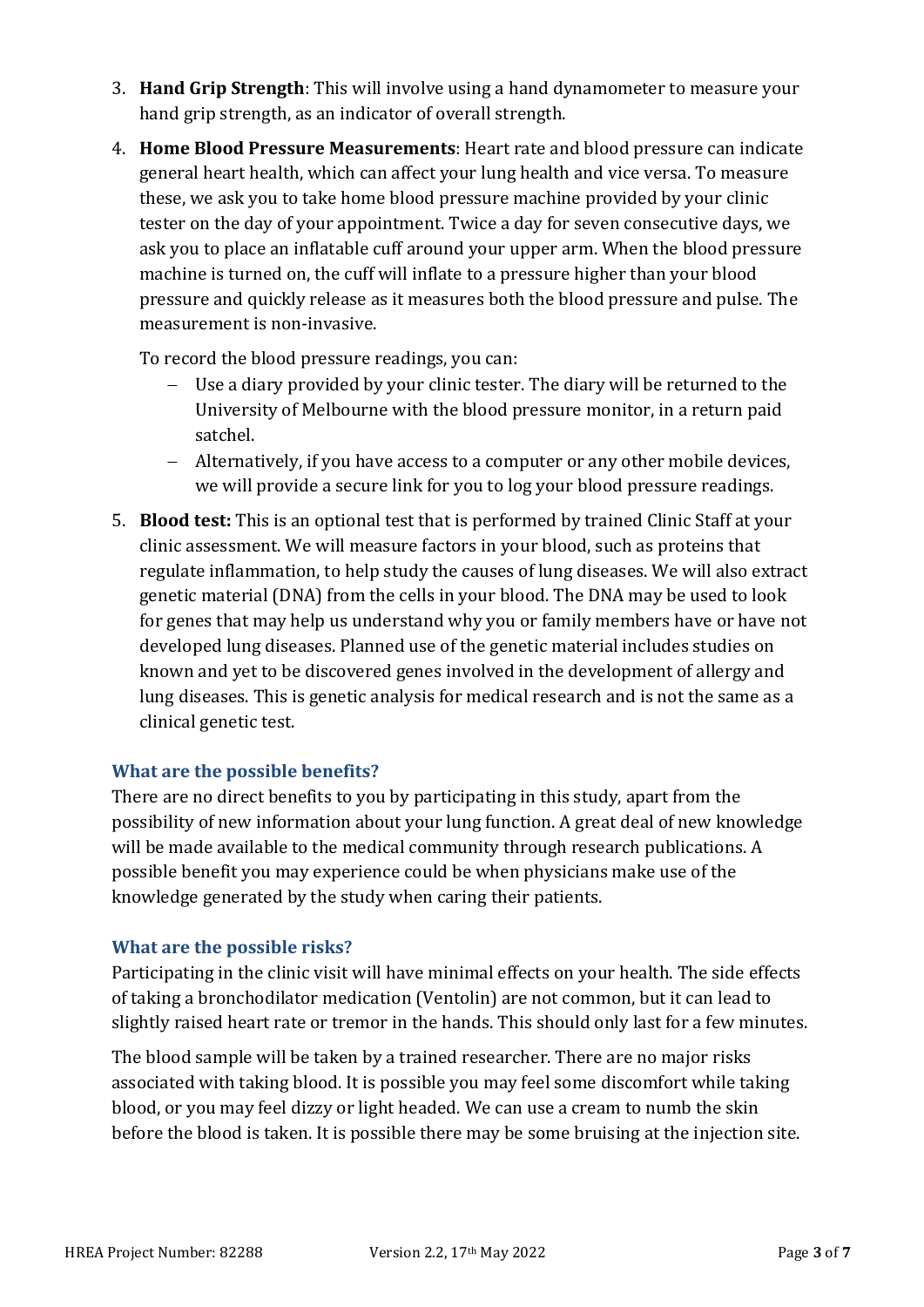It is possible we may find that you have low lung function. In some cases, we will advise you to visit your doctor as they will better manage these conditions. We will mail you a copy of the results within 4 weeks of your visit.

The lung function tests will be performed with COVID-safe procedures approved by Thoracic Society of Australia and New Zealand. CT is not considered an increased risk for COVID-19.

Participating in this study will have no effect on your health (medical) insurance or your access to health care. Participating in this study will have no effect on any life, trauma, or disability insurance policies you currently hold. If any new information about risks and/or side effects becomes known during the project, we will inform you of this.

The study may involve unforeseen risks. If you suffer any injury or complication as a result of this research project, contact the study team as soon as possible. The study team will help to arrange appropriate medical treatment for you. If you are eligible for Medicare, you can get medical treatment to treat the injury or complication as a public patient in any Australian public hospital at no cost to you. If any new information about risks and/or side effects becomes known during the project, we will inform you of this.

## **What will happen to information about me?**

The TAHS is an ongoing longitudinal study and all samples will be stored indefinitely at the University of Melbourne for use in current and future studies of allergies and lung diseases. The genetic material will be the property of the University of Melbourne and the custodian will be the head of the Tasmanian Longitudinal Health Study Management Committee. Your blood sample may be used by TAHS study investigators or other researchers who would be required to submit their proposed use of the samples to the TAHS steering committee. This committee is head by Professor Shyamali Dharmage (The University of Melbourne), the Chief Investigator of the TAHS, and includes, Professor John Hopper (The University of Melbourne), Associate Professor Mark Jenkins (The University of Melbourne), Professor Haydn Walters (Menzies Research Institute Tasmania), and Professor Michael Abramson (Monash University). The proposed use would require approval from a recognised institutional ethics committee.

By signing the consent form attached to this Plain Language Statement, you agree to the relevant research staff collecting and using personal information as set out above for the research project.

Any information that we collect for this research will be treated as confidential. Any genetic materials that we collect from you (i.e your blood sample) will be stored in a deidentified form and only be available by other researchers in a de-identified form. This means that when storing your data, we will remove your name and give the information a special code number. Only the research team can match your name to its code number, if it is necessary to do so. We can disclose the information only with your permission, except as required by law. Privacy and confidentiality of your data will be ensured by storing de-identified data within restricted access, password-protected folder on the University of Melbourne's server.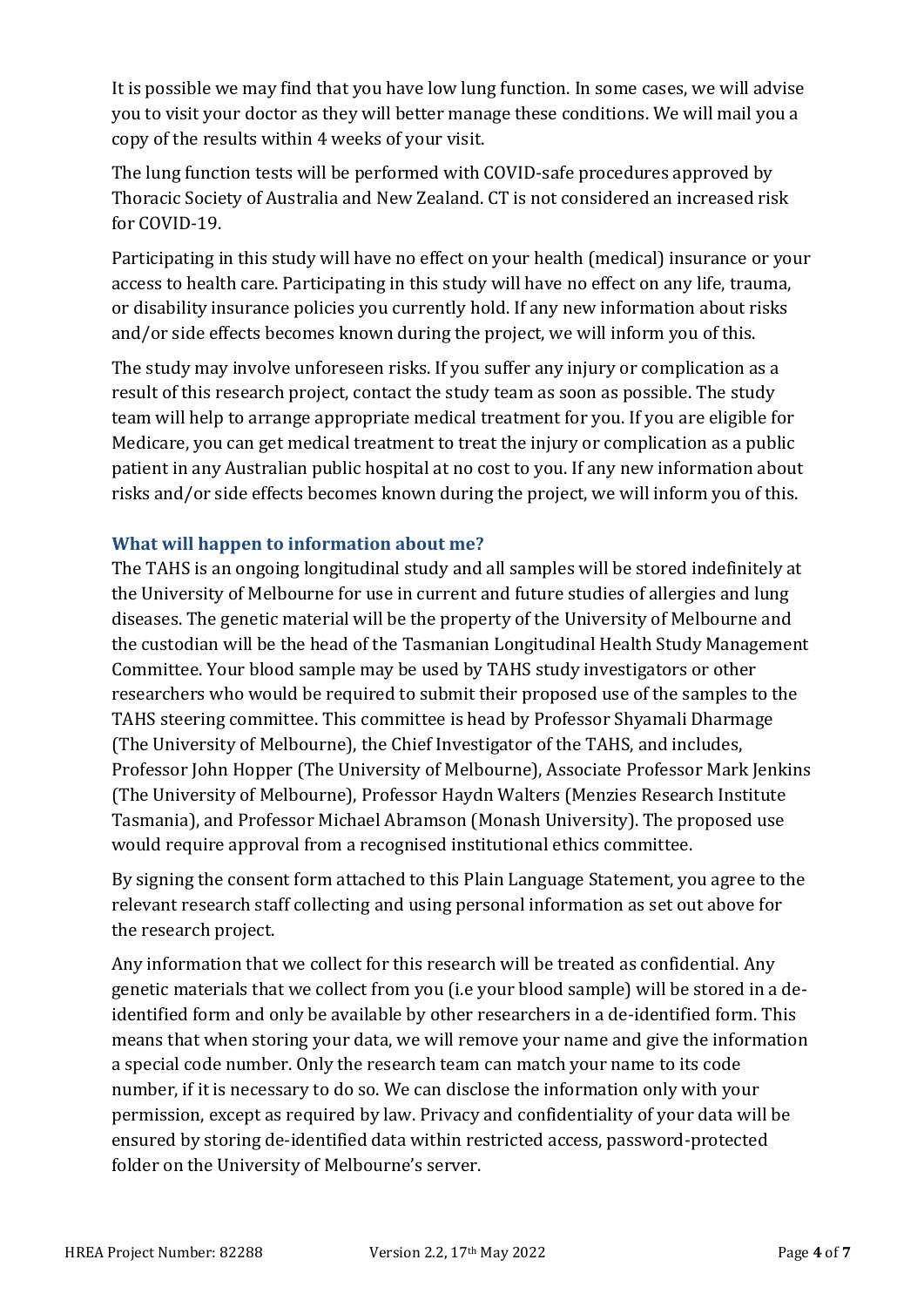## **How is my privacy protected?**

We will protect your privacy to the full limits of the state and federal government laws. Your samples and data will be stored securely and separately from any personal information that may identify you. We will not pass personal information between family members or to anyone outside the research team, without your written approval.

#### **Will I be contacted again?**

We may wish to contact you from time to time to update our records and to ask you to be part of future studies. We will also send a newsletter periodically to let you know how the study is progressing and what we have found. Only group data will be referred to in all newsletters and nothing that could identify you specifically will ever be released without your permission.

## **Will I hear about the results of this study?**

You can learn about the results of this study through our regular newsletters. You can also visit our website on [www.tahs.com.au](http://www.tahs.com.au/) to learn more about the study and to read our published papers and view past and current newsletters. Alternatively, if you want to read a PDF copy of some of the published papers, you can contact the TAHS project coordinator, Alice Doherty (email: [doherty.a@unimelb.edu.au\)](mailto:doherty.a@unimelb.edu.au)

## **Where can I get further information?**

If you would like more information about the study, please contact the TAHS project coordinator (Alice Doherty, email: [doherty.a@unimelb.edu.au\)](mailto:doherty.a@unimelb.edu.au) or the TAHS project support officer (David Clark, email: <u>dpq.clark@unimelb.edu.au</u>), or give us a call on 1800 110 711 (free call within Australia)

## **Who can I contact if I have any concerns about the project?**

This project has human research ethics approval from Monash Health Human Research Ethics Committee [ethics ID number*: RES-22-0000-046A*]. If you have any concerns or complaints about the conduct of this research project, which you do not wish to discuss with the research team, you should contact the Human Research Ethics Committee (HREC) Executive Office via phone: (03) 9594 4611 or Email:

[research@monashhealth.org.](mailto:research@monashhealth.org) All complaints will be treated confidentially. In any correspondence please provide the name of the research team and/or the name or ethics ID number of the research project.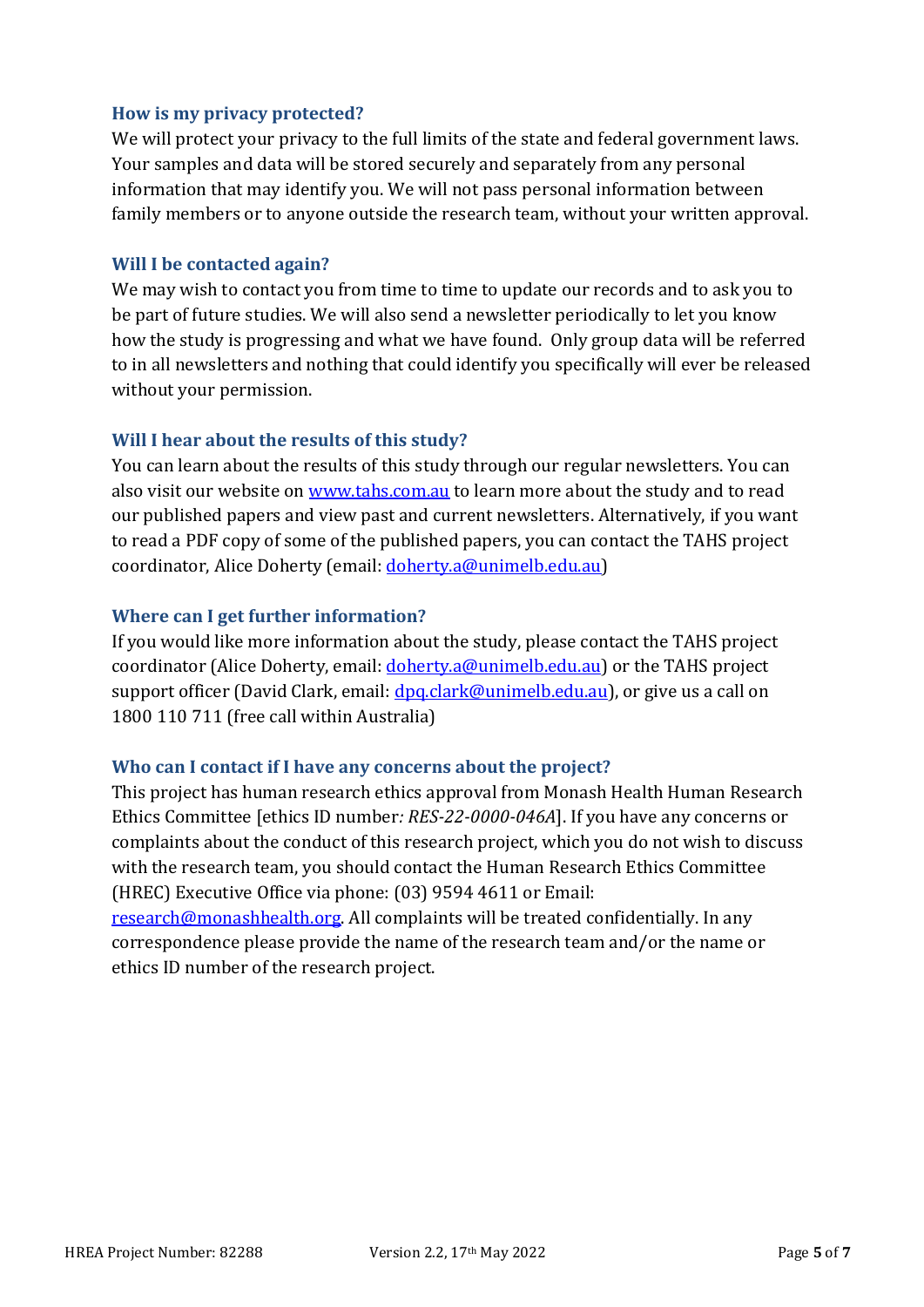**Should you wish to discuss any concerns about the conduct of the research, you can contact the Human Research Ethics Committee for your testing site as listed below:**

| State      | <b>Site</b>                                                                                 | <b>HREC Contact Details</b>                                            |  |
|------------|---------------------------------------------------------------------------------------------|------------------------------------------------------------------------|--|
| <b>TAS</b> | All sites                                                                                   | The University of Tasmania Human Research Ethics Committee             |  |
|            |                                                                                             | Tel: 03 6226 2763 Email: human.ethics@utas.edu.au                      |  |
| VIC.       | The University of                                                                           | Office of Research Ethics and Integrity, University of Melbourne 3010. |  |
|            | Melbourne                                                                                   | Tel: +61 8344 1376 Email: research-integrity@unimelb.edu.au            |  |
|            | <b>Monash Medical Centre</b>                                                                | Monash Health Research Support Services                                |  |
|            |                                                                                             | Tel: (03) 9594 4611 Email: research@monashhealth.org                   |  |
| <b>NSW</b> | University of New South Wales Human Research Ethics Coordinator<br>Prince of Wales Hospital |                                                                        |  |
|            | Clinical School                                                                             | Tel: (02) 9385 6222 Email: humanethics@unsw.edu.au                     |  |
| QLD        | All sites                                                                                   | Gold Coast Health Human Research Ethics Committee                      |  |
|            |                                                                                             | Tel: 07 5687 3879 Email: GCHEthics@health.gld.gov.au                   |  |
| <b>SA</b>  | <b>Repatriation General</b>                                                                 | Southern Adelaide Local Health Network Human Research Ethics           |  |
|            | Hospital                                                                                    | Committee Executive Officer                                            |  |
|            |                                                                                             | Tel: (08) 8204 6285 Email: Health.SALHNofficeforResearch@sa.gov.au     |  |
| WA.        | Sir Charles Gairdner                                                                        | <b>SCGG Human Research Ethics Committee</b>                            |  |
|            | Hospital                                                                                    | Tel: 08 9346 2999 Email: SCGH.HREC@health.wa.gov.au                    |  |

## **Who are the Investigators of each study testing centre?**

| <b>State</b> | <b>Site</b>       | <b>Address</b>                                 | <b>Contact</b>                     |
|--------------|-------------------|------------------------------------------------|------------------------------------|
| <b>TAS</b>   | Hobart            | Calvary Lenah Valley Hospital                  | <b>Richard Wood-Baker</b>          |
|              |                   | 49 Augusta Rd                                  | T: 03 6222 7353 / M: 0407 641 077  |
|              |                   | Lenah Valley, 7008 TAS                         | F: 03 6222 7579                    |
|              |                   |                                                | E: richard.woodbaker@utas.edu.au   |
|              | Launceston        | Calvary St Vincent's Hospital                  | Richard Wood-Baker (as above)      |
|              |                   | 5 Frederick St,                                |                                    |
|              |                   | Launceston TAS 7250                            |                                    |
|              | <b>Burnie</b>     | University of Tasmania, Rural Clinical School, | Richard Wood-Baker (as above)      |
|              |                   | Consult room 3                                 | Heinrich Weber                     |
|              |                   | Research and Administration Hub                | T: 03 6430 4550                    |
|              |                   | North West Regional Hospital,                  | W: heinrich.weber@utas.edu.au      |
|              |                   | Brickport Rd, Burnie, TAS 7320                 |                                    |
| <b>VIC</b>   | Monash            | Department of Respiratory and Sleep Medicine   | Garun Hamilton                     |
|              | Medical           | <b>Monash Medical Centre</b>                   | T: 03 9594 2045                    |
|              | Centre            | 246 Clayton Rd, Clayton, VIC 3168              | F: 03 9594 6415                    |
|              |                   |                                                | E: garun.hamilton@monashhealth.org |
| <b>NSW</b>   | Prince of         | Department of Respiratory Medicine             | Paul Thomas                        |
|              | Wales             | Level 2, Campus Centre, Randwick, NSW 2031     | T: 02 938 24620/F: 02 938 24627    |
|              | Hospital          |                                                | E: paul.thomas@unsw.edu.au         |
| QLD          | <b>Gold Coast</b> | Gold Coast Hospital Lung Function Laboratory;  | <b>Iain Feather</b>                |
|              | Hospital          | Level 9, 108 Nerang Street, Southport, QLD     | e: iainfeather@gmail.com           |
|              |                   | 4215                                           | p: (07) 5597 1622                  |
|              | Robina            | Robina Hospital, Clinical Measurements         | <b>lain Feather</b>                |
|              | Hospital          | Hospital, Bayberry Lane, Robina Block A, Level | e: iainfeather@gmail.com           |
|              |                   | 1, Robina, QLD, 4226                           | p: (07) 5597 1622                  |
| <b>SA</b>    | Repatriation      | Department of Respiratory Medicine             | <b>Robert Adams</b>                |
|              | General           | Repatriation General Hospital, Daw Park, SA    | T: 08 8275 1738/F: 08 8275 1195    |
|              | Hospital          | 5001                                           | E: robert.adams@flinders.edu.au;   |
|              | Daw Park          |                                                |                                    |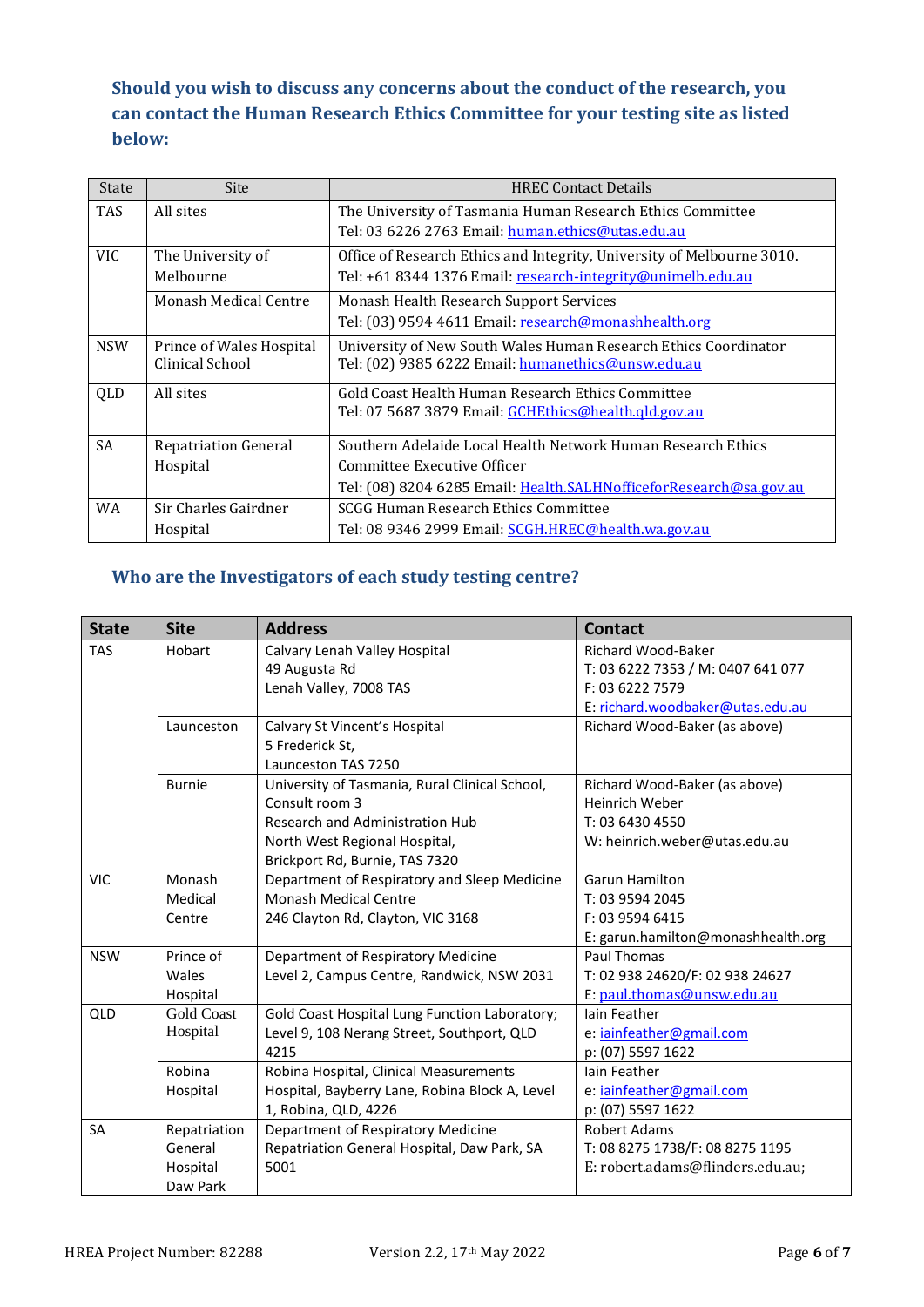| WA | <b>Sir Charles</b> | Department of Pulmonary Physiology and Sleep     | Alan James                         |
|----|--------------------|--------------------------------------------------|------------------------------------|
|    | Gairdner           | Medicine/West Australian Sleep Disorders         | T: 08 9346 2888/F: 08 9346 2034    |
|    | Hospital           | Research Institute/Sir Charles Gairdner Hospital | E:Alan.James.SCGH@health.wa.gov.au |
|    |                    |                                                  |                                    |
|    |                    | Level 5, G Block, Hospital Avenue, Nedlands,     |                                    |
|    |                    | WA 6009                                          |                                    |

Thank you again for your assistance with the TAHS.

Yours sincerely,

Professor Shyamali Dharmage (Responsible Researcher)

Head of the Allergy and Lung Health Unit, Centre for Epidemiology and Biostatistics, Melbourne School of Population & Global Health, The University of Melbourne 207, Bouverie Street, Carlton, VIC 3052

Tel: +61 3 8344 0737 E[: s.dharmage@unimelb.edu.au](mailto:s.dharmage@unimelb.edu.au)